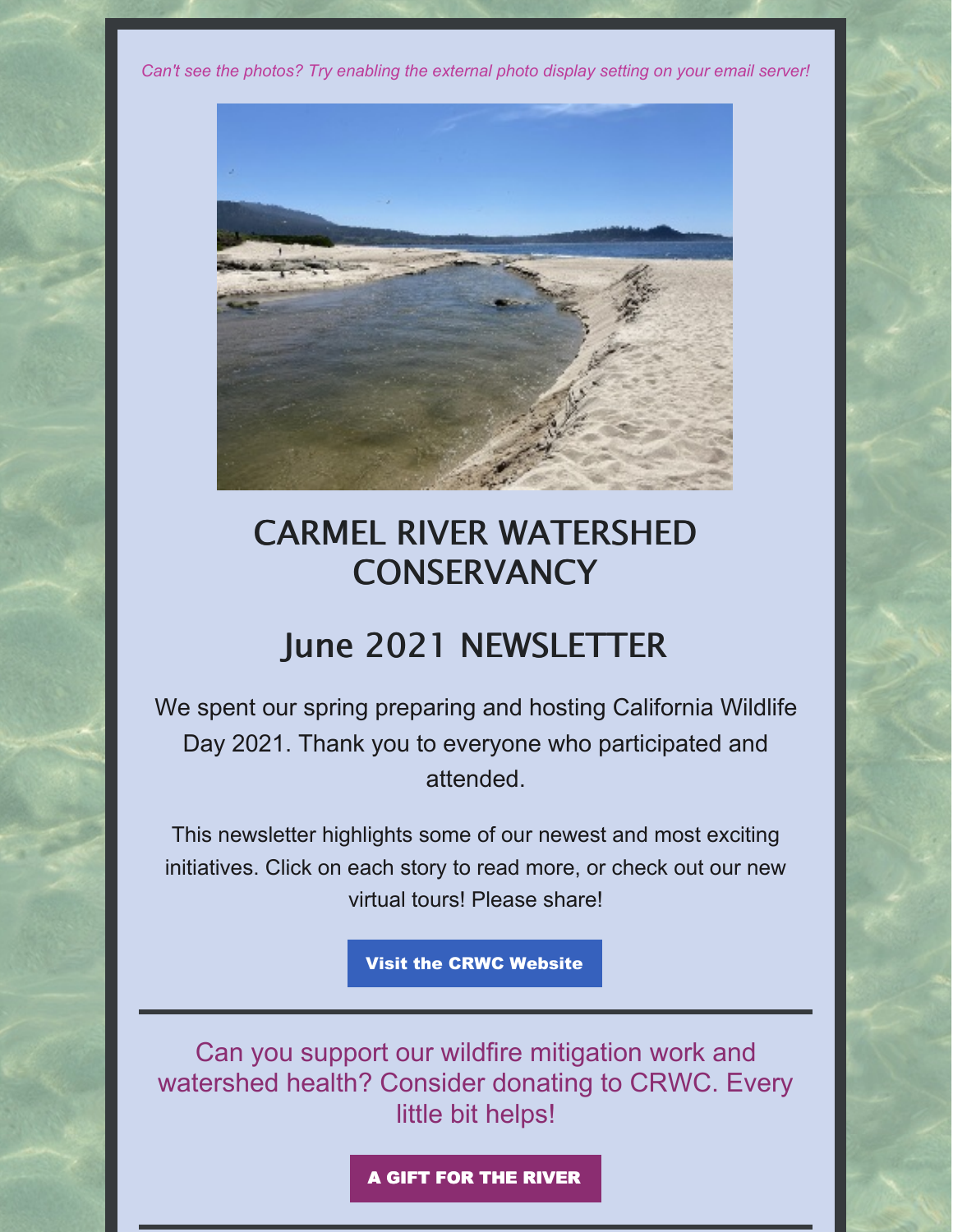#### **WILDFIRE MITIGATION EFFORTS UNDERWAY IN CARMEL RIVER [WATERSHED](https://www.carmelriverwatershed.org/latest-news/wildfire-mitigation-efforts-underway-in-carmel-river-watershed)**



Fuel breaks on Big Sur Land Trust property. Photo by Jamie Tuitele-Lewis

Read more here from our [website](https://www.carmelriverwatershed.org/latest-news/wildfire-mitigation-efforts-underway-in-carmel-river-watershed)

Wildfire mitigation efforts are well underway in the Carmel River watershed and greater Monterey County ahead of a likely active wildfire season.

Currently, the Firewise USA communities within the Carmel River Watershed are Robles del Rio and Rancho Tierra Grande. More information on how to become a certified Firewise community can be found **[HERE](https://www.nfpa.org/Public-Education/Fire-causes-and-risks/Wildfire/Firewise-USA/Become-a-Firewise-USA-site)**.

## **[CALIFORNIA](https://www.carmelriverwatershed.org/latest-news/california-wildlife-day-2021-recap) WILDLIFE DAY 2021 RECAP AND SESSION LINKS**

Despite facing the challenges of an unprecedented year, California Wildlife Day 2021 brought together communities and families to celebrate our plants and animals through a virtual two-day event.

Carmel River Watershed Conservancy held the fourth annual CWD on March 20th and 21st with 33 live sessions featuring 43 speakers and presenters.



Read more here from our [website](https://www.carmelriverwatershed.org/latest-news/california-wildlife-day-2021-recap)

## **ART & POETRY AND SCIENCE [SUBMISSIONS](https://www.carmelriverwatershed.org/latest-news/art-poetry-and-science-submissions-from-cwd2021) FROM CWD2021**

The 2021 California Wildlife Day continued our tradition of collecting Art & Poetry and Science poster submissions from local schools. Submissions must feature a California native species. This year, we had over 100 art & [poetry](https://www.carmelriverwatershed.org/art--poetry-submissions.html)